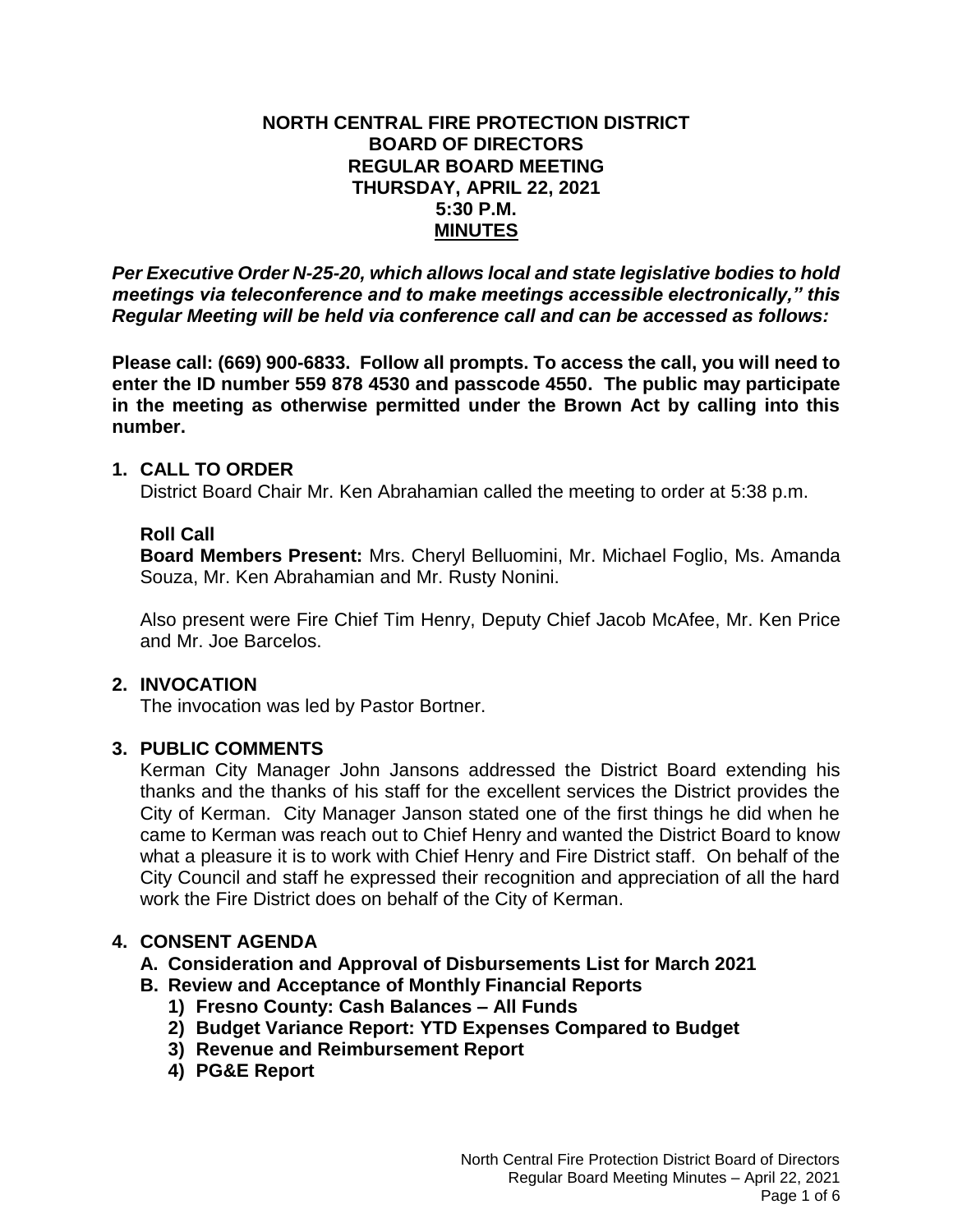Mr. Abrahamian asked the District Board and members of the public if there were any items on the Consent Agenda they would like to pull from the agenda for discussion or questions.

There were no questions so Mr. Abrahamian called for a motion to adopt the Consent Agenda.

**Motion:** To approve the Consent Agenda as presented.

**Moved by:** Mr. Nonini, second by Mrs. Belluomini.

Mr. Abrahamian: Mrs. Belluomini: Mr. Foglio: Mr. Nonini: Ms. Souza: Vote: Aye Aye Aye Aye Aye 5/0

# **5. APPROVAL OF MINUTES**

**A) Minutes of the Regular Board Meeting of, March 25, 2021.**

There were no questions or comments.

**Motion:** To approve the minutes of the Regular Board Meeting of March 25, 2021 as presented.

**Moved by:** Mrs. Belluomini, second by Mr. Foglio.

Mr. Abrahamian: Mrs. Belluomini: Mr. Foglio: Mr. Nonini: Ms. Souza: Vote: Aye Aye Aye Aye Aye 5/0

# **6. FIRE CHIEF REPORT**

# **A) Fire Incident/Fire Prevention Reports for March 2021**

Chief Henry called the District Board's attention to the incident call data for March. Chief Henry went through the call data and fire investigation report with the District Board.

# **B) Firefighter Academy Graduation and Firefighter Bios**

Chief Henry stated our latest firefighter academy class of eight graduated on the 15<sup>th</sup>. He called the District Board's attention to the attached picture and bios of each of the Academy Graduates.

# **C) CDBG Grant Update**

Chief Henry updated the District Board the District has been rated number two on the grant award list for the CDBG grant the District applied for to purchase a Type Three Fire Engine for Station 57. The grant process is still moving through the final stages but as soon as the District is notified on the outcome, I will bring you an update.

# **7. WEED ABATEMENT CONTRACTOR AGREEMENT.**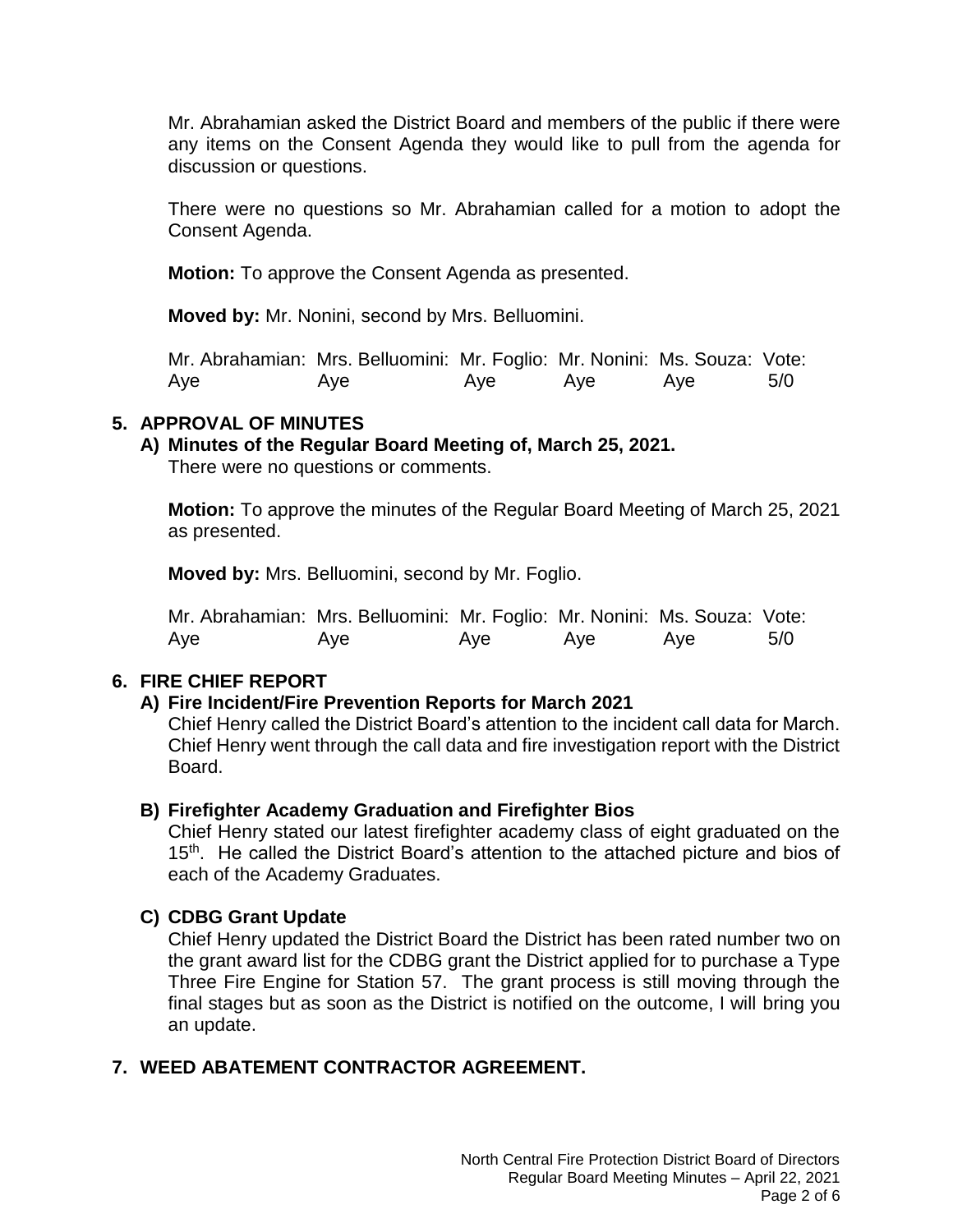# **A) Action item – Consider and approve agreement with Sequoia Western for weed abatement services.**

Mr. Barcelos stated the District's weed abatement agreement with Sequoia Western for abatement services needs to be renewed for the current weed abatement season. Staff has contacted Rick Ferdinandsen with Sequoia Western and he has agreed to perform the District abatement services with a proposed rate increase. Mr. Ferdinandsen has provided abatement services for the District for many years at the same rate. The rate he is increasing is the minimum time billed which he is increasing from \$120 to \$135, and the rate for work performed in excess of the minimum when two or more men are working is increasing from \$110 to \$125. All other rates are remaining the same.

Mr. Barcelos answered a couple questions from the District Board and after the discussion, Mr. Abrahamian called for a motion.

**Motion:** To approve the weed abatement services agreement with Sequoia Western and authorize Chief Henry to sign the agreement.

**Moved by:** Mr. Nonini, second by Ms. Souza.

| Mr. Abrahamian: Mrs. Belluomini: Mr. Foglio: Mr. Nonini: Ms. Souza: Vote: |     |     |     |     |     |
|---------------------------------------------------------------------------|-----|-----|-----|-----|-----|
| Aye                                                                       | Aye | Aye | Ave | Ave | 5/0 |

# **8. TYPE VI FIRE ENGINE FROM CAL OES**

**A) Action item – Authorize Fire Chief Henry to sign agreement with Cal OES for District to use a Type VI OES Fire Engine this fire season.**

Chief Henry stated last year I let the board know I was going to submit a letter to California Office of Emergency Services Fire and Rescue Division (OES) letting them know we would be willing for the district to host one of their fire apparatus here in the district. About six months ago I received a phone call that our district did come up on their list and they asked if we were still interested in receiving one of the OES engines. I advised OES staff at the time that the District was still interested so the District recently received a notice OES is ready to send us an agreement for the use of an OES engine.

Chief Henry stated for Board Members not familiar with OES engines, the State of California has multiple types of engines they loan out to fire departments throughout the state during fire season. OES has type one engines which are like the engines the District currently deploy out of our fire stations, OES has type three which is like the engine we are applying for through the CDBG grant and has Patrol Units geared more to vegetation and wildland. The State OES Fire and Rescue Division has more fire apparatus than the majority of all fire departments in the state of California.

During wildland season OES will strategically deploy some of their fire engines throughout the State to fire agencies willing to host an engine so OES can use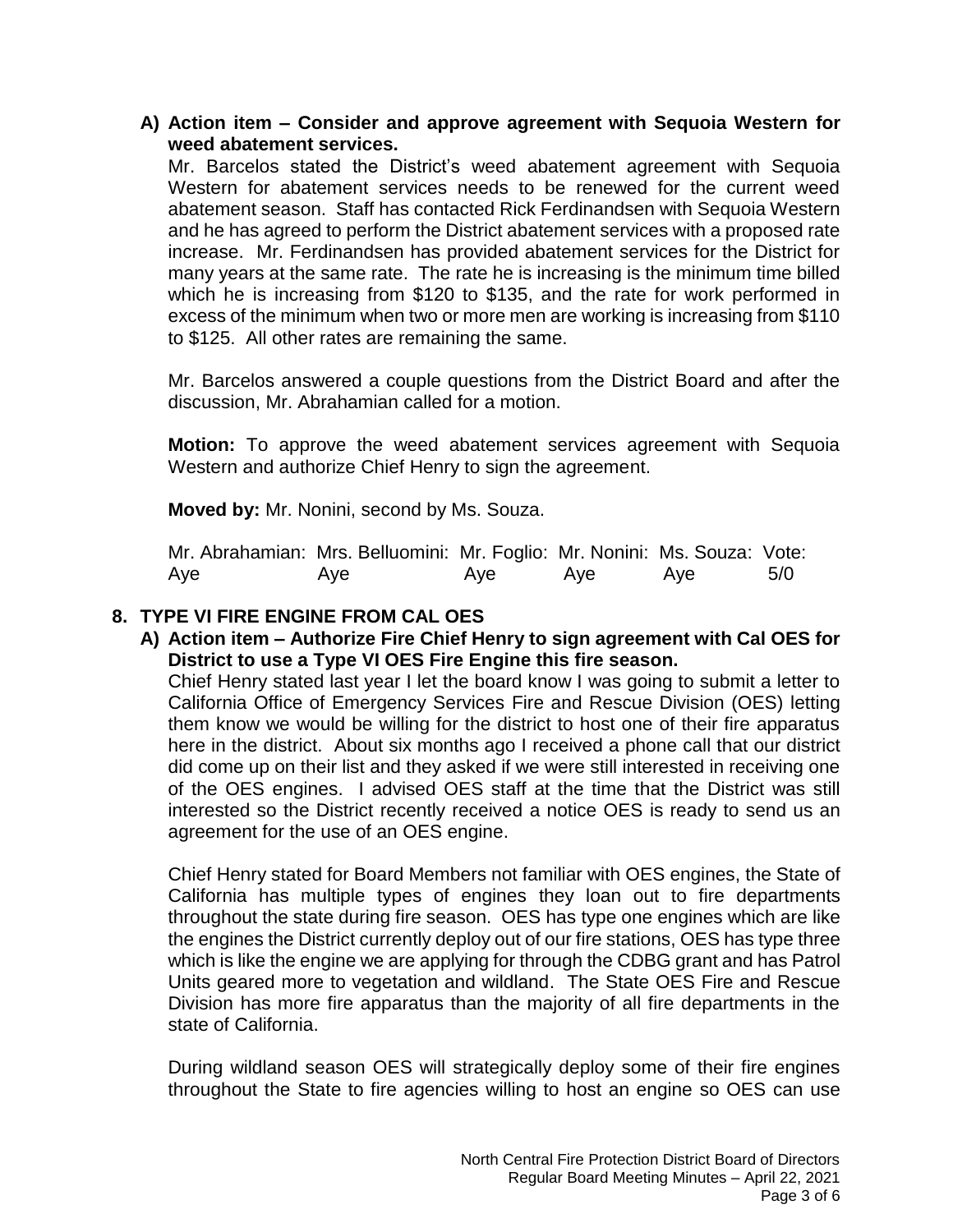them during wildland season. The advantage to the agency hosting the engine is that the agency can use the engine in their own operations. While a District is hosting an OES engine, the District is required to staff the vehicle for the state when called to help with a wildland fire within the State. The State will reimburse the District for the personnel we send on a state fire just like they do now but we will be using the engine OES loaned the District.

Chief Henry answered a few questions from the District Board to further explain the process and ways the District can use an engine from OES and where it will be housed. After the questions and discussion, Mr. Abrahamian called for a motion.

**Motion:** To authorize Fire Chief Henry to sign agreement with Cal OES for the District to host a Type VI OES Fire Engine this fire season.

**Moved by:** Mr. Nonini, second by Mr. Abrahamian.

| Mr. Abrahamian: Mrs. Belluomini: Mr. Foglio: Mr. Nonini: Ms. Souza: Vote: |     |     |     |     |     |
|---------------------------------------------------------------------------|-----|-----|-----|-----|-----|
| Aye                                                                       | Aye | Aye | Ave | Ave | 5/0 |

**PUBLIC COMMENT -** Before Closed Session. Mr. Abrahamian stated the District Board will be moving into closed session and asked if any members of the public would like to make a comment on the Closed Session item(s)

City of Kerman Police Chief John Golden addressed the District Board to provide comment on Closed Session item B. Chief Golden expressed his thanks to the District for our assistance to the City of Kerman. In looking at today's agenda I noticed there is a performance review for Chief Henry. Chief Golden added my staff has always applauded the performance of the District personnel, the City staff has nothing but praise when they deal with the fire District. When the City has questions, the District is well placed to be a sounding board and a good source of advisement on large scale operations and operations that cross geographic boundaries because of its relationship with the County, the City of Fresno and State resources. I am especially pleased with the advice and support Chief Henry and staff gives the City on opportunities we have on grant processes. I just wanted to take this opportunity to applaud Chief Henry's performance and the leadership that is obvious from the performance of his staff, the gracious hosting of our questions, and the District's work and dedicated partnerships with all things Kerman from the school district to public safety and services.

# **9. CLOSED SESSION**

A) CONFERENCE WITH LEGAL COUNSEL

Significant exposure to litigation pursuant to paragraph (2) of Subdivision (d) of Section 54956.9: Number of cases: 1

Report from Closed Session: No action to report from Closed Session.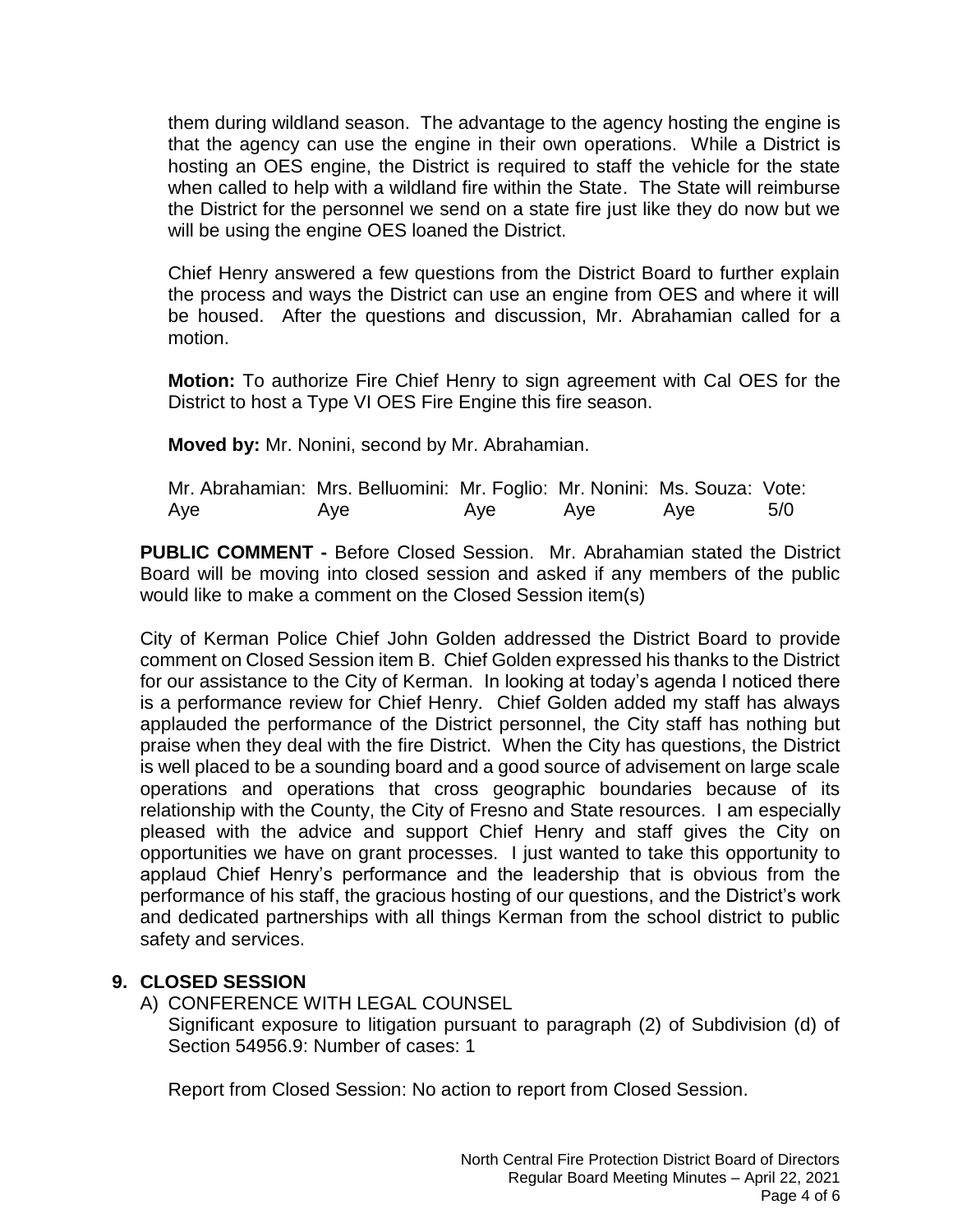# B) PUBLIC EMPLOYEE PERFORMANCE EVALUATION TITLE: FIRE CHIEF

Report from Closed Session: No action to report from Closed Session

# **10.EXECUTION OF EMPLOYMENT AGREEMENT WITH FIRE CHIEF TIM HENRY**

# **A) Action item – Consider and approve Employment Agreement with Chief Henry and authorize Board Chair to execute the agreement.**

Mr. Abrahamian asked Mr. Price to summarize the amendments to the employment agreement with Fire Chief Henry.

Mr. Price stated this is not a new agreement but an amendment to the current agreement. There are basically four items being amended and mainly the changes are to clean up the language in the current agreement. Mr. Price went through all four of the items being amended and asked the District Board if they had any questions.

There were no questions so Mr. Abrahamian called for a motion.

**Motion:** To approve the Amendment to the Employment Agreement with Fire Chief Tim Henry and authorize District Board Chair to execute the Agreement.

**Moved by:** Mr. Abrahamian, second by Mr. Nonini.

| Mr. Abrahamian: Mrs. Belluomini: Mr. Foglio: Mr. Nonini: Ms. Souza: Vote: |     |     |     |     |     |
|---------------------------------------------------------------------------|-----|-----|-----|-----|-----|
| Aye                                                                       | Aye | Aye | Aye | Ave | 5/0 |

# **11.BOARD MEMBER COMMENTS/REPORTS**

Mr. Abrahamian asked if any of the Board Members had any comments and Mrs. Belluomini thanked Chief Henry for the job he is doing for the District. There were no other Board Member comments.

A) Report from Ad Hoc Committee

Mr. Abrahamian reported he and Mr. Nonini sit on the Ad Hoc Committee to review the proposal to renew the Metro Service Agreement the District has with the City of Fresno. Chief Henry has had dialogue with Chief Donis for the past few months and I would like to summarize what he presented to the Ad Hoc Committee. Initially the District submitted a proposal of \$1,098,462 for the first year, \$1,131,416 the second year, and \$1,165,358 in the third year which is a three percent cost of living adjustment increase annually. The City rejected the District's proposal and submitted a proposal for 2.075 million the first year, 2.138 million the second year and 2.202 million the third year.

 Mr. Abrahamian stated, at this time, the Committee is recommending the Fire Chief bring back at the next District Board meeting the long-term budgetary impact